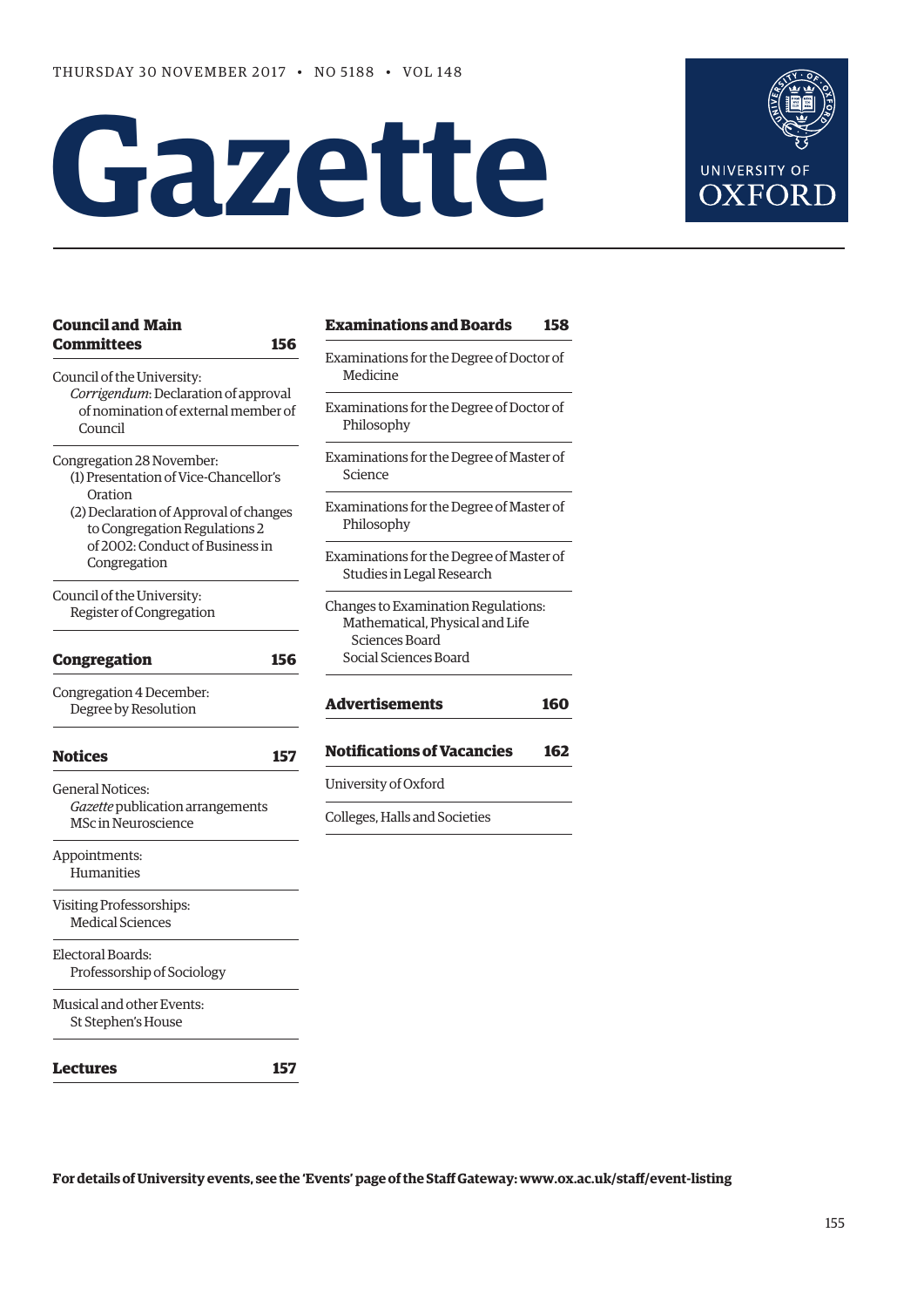### <span id="page-1-0"></span>Council and Main Committees

### Congregation

### **Council of the University**

### **Declaration of approval of nomination of external member of Council**

### *Corrigendum:*

Charles Harman was approved as an external member of Council as of 16 November, and the issues of the *Gazette*  which refer to this appointment (published on 9, 16 and 23 November) stated that he would begin his term in Michaelmas term 2017. His term on Council will in fact start on 1 January 2018, and will run until Hilary term 2020 in the frst instance.

### **Congregation** 28 November

### **(1) Presentation of Vice-Chancellor's Oration**

The Oration delivered by the Vice-Chancellor on 3 October was declared presented.

[The Oration was published as Supplement](http://www.ox.ac.uk/media/global/wwwoxacuk/localsites/gazette/documents/supplements2017-18/Vice-Chancellor)  (1) to *Gazette* No 5180, 5 October 2017.

### **(2) Declaration of Approval of changes to Congregation Regulations 2 of 2002: Conduct of Business in Congregation**

No notice of opposition having been given, the Vice-Chancellor declared the changes to Congregation Regulations 2 of 2002: Conduct of Business in Congregation approved.

### **Council of the University**

### **Register of Congregation**

The Vice-Chancellor reports that the following names have been added to the Register of Congregation:

Baldwin, EC, Hertford Billett, S, Finance Division Dembo, A. Nuffield Fleming, S G, St Catherine's Flemming, JC, Nuffield Hubner, S, Nuffield Jann, O. Nuffield Kets, W, Queen's Kock, A B, St Hilda's McMahon, M F, St Hugh's Ncube, M, Faculty of Management Nei, SM, Nuffield Osprey, S M, Subdepartment of Atmospheric, Oceanic and Planetary Physics Ronayne, DJF, Nuffield Rousakis, M, Merton Teytelboym, A, St Catherine's

### **Divisional and Faculty Boards**

For changes in regulations for examinations see ['Examinations and Boards'](#page-3-0) below.

### **Congregation** 4 December

### **Degree by Resolution**

*This content has been removed as it contains personal information protected under the Data Protection Act.*

### **Note on procedures in Congregation**

¶ Business in Congregation is conducted in accordance with Congregation Regulations 2 of 2002 [\(www.admin.ox.ac.uk/statutes/](http://www.admin.ox.ac.uk/statutes/regulations/529-122.shtml)  [regulations/529-122.shtml\). A p](http://www.admin.ox.ac.uk/statutes/regulations/529-122.shtml)rintout of these regulations, or of any statute or other regulations, is available from the Council Secretariat on request. A member of Congregation seeking advice on questions relating to its procedures, other than elections, should contact Mrs F Burchett at the University Offices, Wellington Square (telephone: (2)80199; email: felicity. [burchett@admin.ox.ac.uk\); questions](mailto:felicity.burchett@admin.ox.ac.uk)  relating to elections should be directed to the Elections Officer, Ms SL S Mulvihill [\(telephone: \(2\)80463; email: elections.](mailto:elections.office@admin.ox.ac.uk)  office@admin.ox.ac.uk).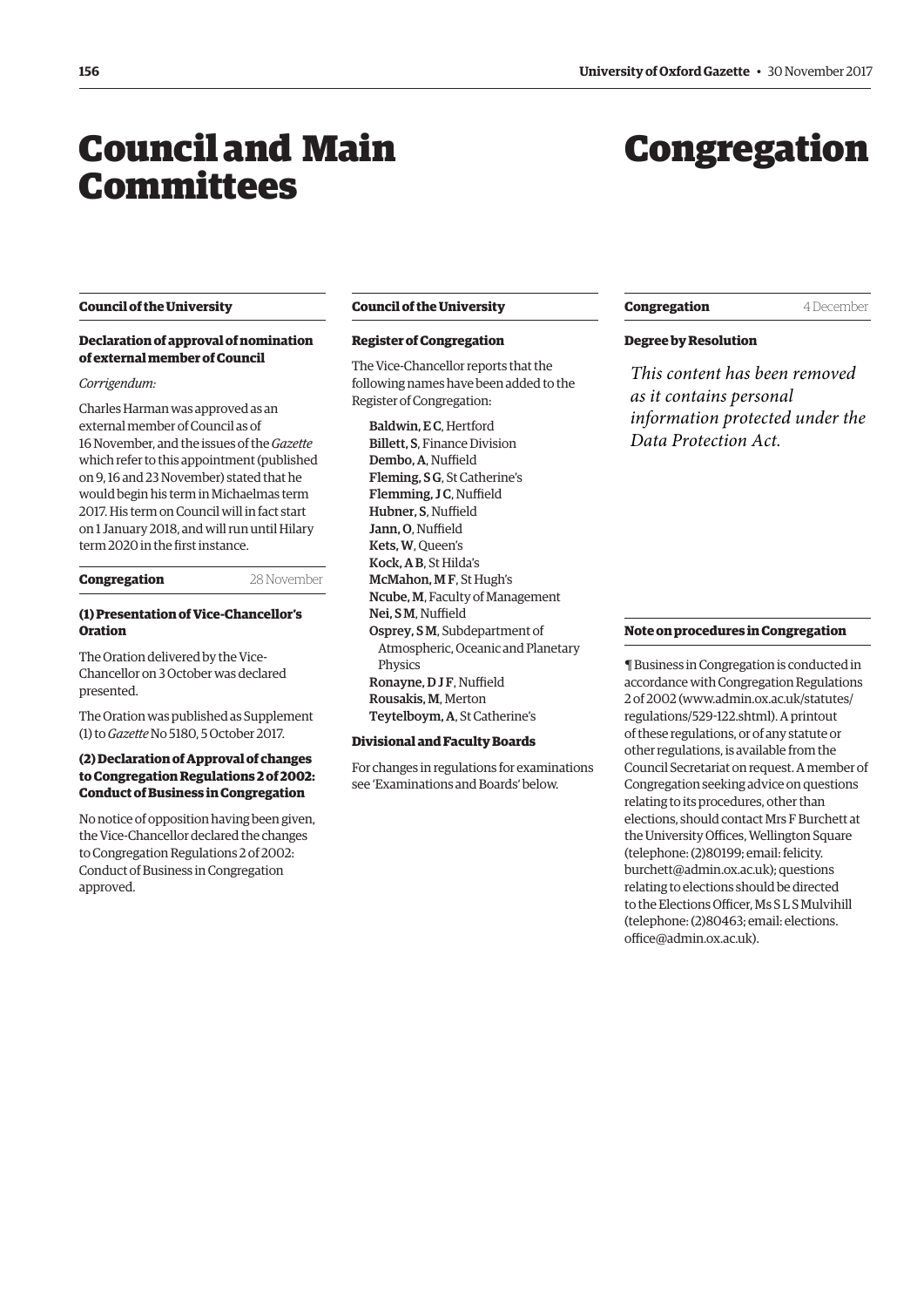## <span id="page-2-0"></span>Notices

### Lectures

### **General Notices**

### *Gazette* **publication arrangements**

The fnal *Gazette* of Michaelmas term will be published on 7 December.

The frst *Gazette* of Hilary term will be published on 11 January. The usual deadlines will apply.

#### **MSc in Neuroscience**

### HILARY TERM 2018

*Approval Deadlines* 

Essay topics must be approved by the appropriate module organiser before the deadlines given below:

Module A1/A2 – Cognitive Neuroscience: 16 March

Module B1 – Motor Systems: 2 March

Module C1 – CNS Development, Plasticity and Repair: 12 March

### *Submission deadlines*

Essays must be submitted online via WebLearn (or as hard copy to the Examination Schools as stated) by noon (UK time) on the deadlines given below:

Module A1/A2 – Cognitive Neuroscience: 2 April

Module B1 – Motor Systems: 14 March

Module B2 – Computational Neuroscience: Hard copy submission – 9 March

Module C1 – CNS Development, Plasticity and Repair: 28 March

### **Appointments**

### **Humanities**

#### APPOINTMENTS

*Corrigendum*:

Kalina Irena Allendorf, BA MPhil ANC, DPhil Oxf, Departmental Lecturer in Latin Language and Literature, Faculty of Classics, from 1 October 2017 to 30 September 2020

### **Visiting Professorships**

### **Medical Sciences**

The Medical Sciences Board has conferred the title of Visiting Professor of Paediatric Nutrition on Professor Alan Lucas, MB BChir, MA, MD, FMedSci, FRCPCH, MRCP, for a period of three years from 20 November 2017.

### **Electoral Boards**

### **Composition of an Electoral Board**

The composition of the electoral board to the post below, proceedings to fll which are currently in progress, is as follows:

### PROFESSORSHIP OF SOCIOLOGY

### *Appointed by*

| Dr R Surender, PVC.<br>in the chair | The Vice-Chancellor <sup>1</sup> |
|-------------------------------------|----------------------------------|
| Principal of Nuffield               | ex officio                       |
| Professor I Ionsson                 | Jesus                            |
| Professor F Kalter                  | Council                          |
| Professor K Weeden                  | Council                          |
| Professor S Whatmore                | Social Sciences                  |
|                                     | Division                         |
| <b>Professor M Mills</b>            | Department of                    |
|                                     | Sociology                        |
| Professor R Breen                   | Department of                    |
|                                     | Sociology                        |
| <b>Professor F Varese</b>           | Department of                    |
|                                     | Sociology                        |
|                                     |                                  |

1 Appointed by the Vice-Chancellor under the provisions of Statute IX, Sect 10 and 11.

### **Musical and other Events**

### **St Stephen's House**

#### SJE ARTS

*2 Dec*: Commotio, Choral music for Advent and Christmas: Allain, Bennett, MacMillan, Montague, Noon, Pärt, Rütti

*12 Dec*: Adderbury Chamber Orchestra, candlelit Christmas concert: Baroque favourites by candlelight: Bach, Pachelbel, Corelli, Vivaldi

*19 Dec*: The H Natural Christmas Show with Steve Hogarth of Marillion

### **Social Sciences**

### **School of Interdisciplinary Area Studies**

STANLEY LEWIS PROFESSORSHIP OF ISRAEL STUDIES INAUGURAL LECTURE

Professor Yaacov Yadgar will deliver his inaugural Stanley Lewis Professor of Israel Studies lecture at 5pm on 15 January in the Tsuzuki Lecture Theatre, St Anne's.

*Subject*: 'Israel and the meaning of Jewish sovereignty'

### **Institutes, Centres and Museums**

### **Oxford Centre for Islamic Studies**

The Rt Hon Alistair Burt, MP, Minister for the FCO and DFID, will lecture at 5pm on 14 December at the Oxford Centre for Islamic Studies. All welcome. Entry by ticket (see: [www.oxcis.ac.uk/generalnews.html\).](http://www.oxcis.ac.uk/generalnews.html) 

*Subject*: 'Making a diference in the Middle East: UK objectives'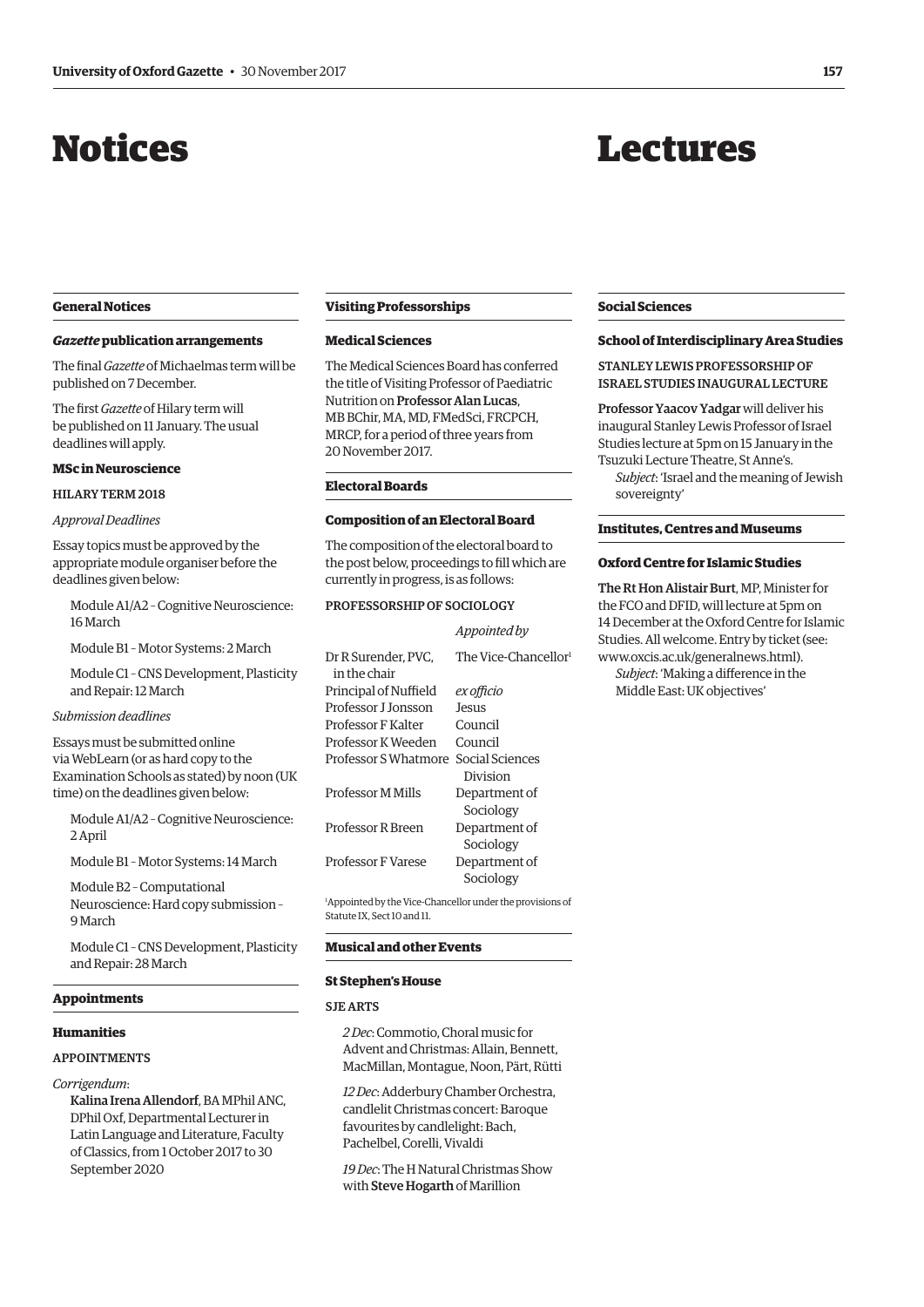### <span id="page-3-0"></span>Examinations and Boards

**Examinations for the Degree of Doctor of Medicine** 

*This content has been removed as it contains personal information protected under the Data Protection Act.*

**Examinations for the Degree of Doctor of Philosophy** 

*This content has been removed as it contains personal information protected under the Data Protection Act.*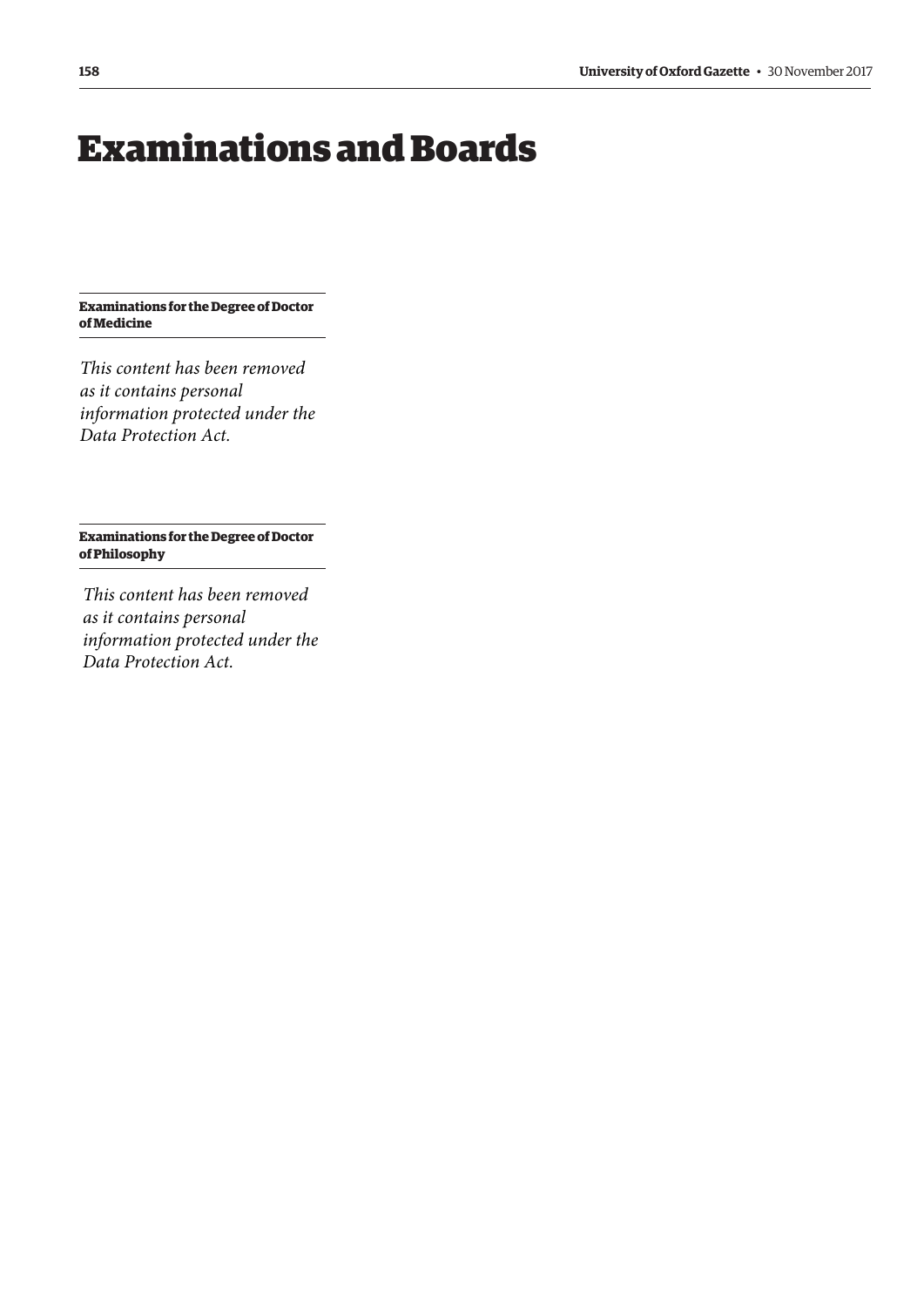*This content has been removed as it contains personal information protected under the Data Protection Act.*

> **Examinations for the Degree of Master of Science**

> *This content has been removed as it contains personal information protected under the Data Protection Act.*

> **Examinations for the Degree of Master of Philosophy**

> *This content has been removed as it contains personal information protected under the Data Protection Act.*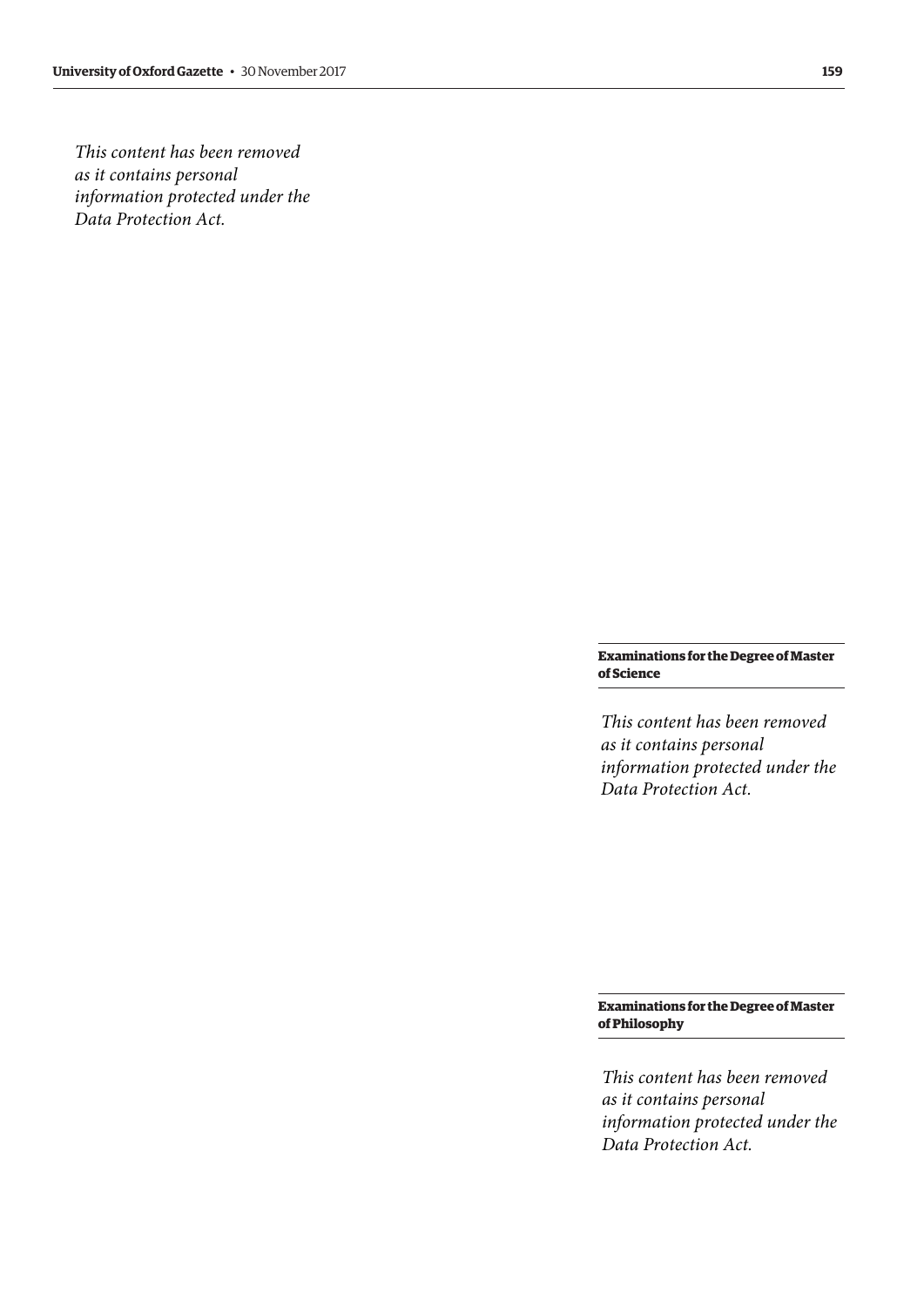### Advertisements

### <span id="page-5-0"></span>**Examinations for the Degree of Master of Studies in Legal Research**

*This content has been removed as it contains personal information protected under the Data Protection Act.*

### **Changes to Examination Regulations**

For the complete text of each regulation listed below and a listing of all changes to regulations for this year to date, [please see www.ox.ac.uk/gazette/](www.ox.ac.uk/gazette/examinationregulations)  examinationregulations.

### **Mathematical, Physical and Life Sciences Board**

### REGULATIONS FOR MPLS DOCTORAL **STUDENTS**

(a) to replace some text with hyperlinks (b) to allow Director of the Graduate School to authorise doctoral students to undertake research outside the **University** 

(c) to remove duplicated text from regulations

(d) to insert new divisional regulation for examination by integrated thesis (e) to delete regulations that are replaced by new divisional regulation for examination by integrated thesis (f) to make corrections and clarifcations to divisional regulations for doctoral training programmes

### **Social Sciences Board**

FHS OF PHILOSOPHY, POLITICS AND **ECONOMICS** correction to wording

### **Advertising enquiries**

*Email*: [gazette.ads@admin.ox.ac.uk](mailto:gazette.ads@admin.ox.ac.uk)  *Telephone*: 01865 (2)80548 *Web*[: www.ox.ac.uk/gazette/](www.ox.ac.uk/gazette/classifiedadvertising)  classifedadvertising

### **Deadline**

Advertisements are to be received by **noon on Wednesday** of the week before publication (ie eight days before publication). Advertisements must be submitted online.

### **Charges**

Commercial advertisers: £30 per insertion of up to 70 words, or £60 per insertion of 71–150 words.

Private advertisers: £20 per insertion of up to 70 words, or £40 per insertion of 71–150 words.

Advertisements which are placed only in the online edition of the *Gazette* are reduced to £20 per insertion for commercial advertisers and £10 per insertion for private advertisers for 70-word advertisements (or £40 and £20 respectively for 150-word advertisements).

See our website for examples of whether an advertisement is considered commercial [or private: www.ox.ac.uk/gazette/](www.ox.ac.uk/gazette/classifiedadvertising)  classifedadvertising.

### **Online submission and payment**

Advertisements must be submitted and paid for online, using a credit card or debit card, through a secure website. For details, see [www.ox.ac.uk/gazette/classifedadvertising.](http://www.ox.ac.uk/gazette/classifiedadvertising) 

### **Terms and conditions of acceptance of advertisements**

You are advised to view our full Terms and Conditions of acceptance of advertisements. Submission of an advertisement implies acceptance of our terms and conditions, which may be found at www.ox.ac.uk/gazette/ [classifed advertising, and may also be obtained](www.ox.ac.uk/gazette/classifiedadvertising)  on application to *Gazette* Advertisements, Public Affairs Directorate, University Offices, Wellington Square, Oxford OX1 2JD.

### **Miscellaneous**

### *Gazette* **publication arrangements**

**Advertisers are asked to note** that the final Gazette of Michaelmas term will be published on 7 December. Publication for Hilary term will begin on 11 January. The usual deadline will continue to apply (see above).

### **Research participants sought**

**We are seeking healthy volunteers** for our 7T MRI study. We are looking for participants who are aged 18–35, fluent English-speakers, right-handed and without any metallic implants. The experiment will take place at FMRIB at the John Radcliffe Hospital and last 2 hours. We will reimburse time and travel with [£50. For further info, please contact: caroline.](mailto:caroline.nettekoven@psych.ox.ac.uk)  nettekoven@psych.ox.ac.uk.

**Psychological study:** seeking healthy females aged 18–45 who worry a lot about their shape and weight. Time reimbursed. Contact [alexandra.pike@psych.ox.ac.uk.](mailto:alexandra.pike@psych.ox.ac.uk) 

**Psychological study:** seeking healthy females aged 18–45 who have recovered from anorexia [nervosa. Time reimbursed. Contact alexandra.](mailto:alexandra.pike@psych.ox.ac.uk)  pike@psych.ox.ac.uk.

**MRI study:** seeking healthy females aged 18–40 who have recovered from anorexia [nervosa. Time reimbursed. Contact alexandra.](mailto:alexandra.pike@psych.ox.ac.uk)  pike@psych.ox.ac.uk.

### **Groups and societies**

**The Oxford University Newcomers' Club**  at the University Club, 11 Mansfield Rd, OX1 3SZ, welcomes the wives, husbands or partners of visiting scholars, of graduate students and of newly appointed academic and administrative members of the University. We offer help, advice, information and the opportunity to meet others socially. Informal coffee mornings are held in the club every Wednesday 10.30–12 (excluding the Christmas vacation). Newcomers with children (0–4) meet every Fri in term 10.15–11.45. We have a large programme of events including tours of colleges, museums and other places of interest. Other term-time activities include a book group, informal conversation group, garden group, antiques group, opportunity to explore Oxfordshire and an opportunities in Oxford group. Visit our website: [www.](http://www.newcomers.ox.ac.uk)  [newcomers.ox.ac.uk.](http://www.newcomers.ox.ac.uk) 

**Oxford Research Staff Society (OxRSS)** 

is run by and for Oxford research staff. It provides researchers with social and professional networking opportunities, and a voice in University decisions that affect them. Membership is free and automatic for all research staff employed by the University of Oxford. For more information and to keep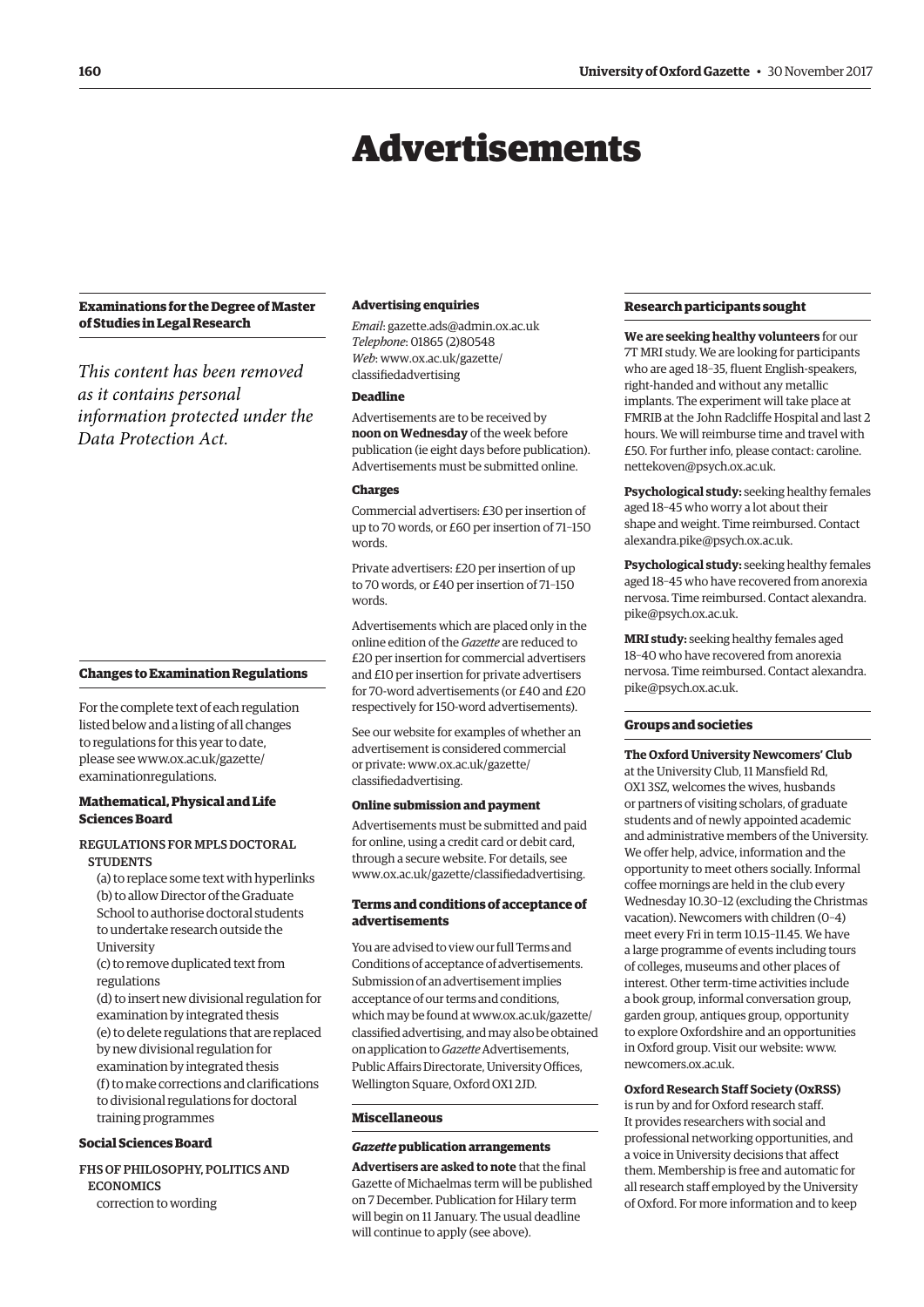up to date, see: web[: www.oxrss.ox.ac.uk;](www.oxrss.ox.ac.uk)  Facebook: http://fb.me/oxrss; Twitter: @ [ResStaffOxford; mailing list: researchstaff](mailto:researchstaff-subscribe@maillist.ox.ac.uk)subscribe@maillist.ox.ac.uk.

### **Restoration and conservation of antique furniture**

**John Hulme** undertakes all aspects of restoration. 30 years' experience. Collection and delivery. For free advice, telephone or write to the Workshop, 11A High St, Chipping Norton, Oxon, OX7 5AD. Tel: 01608 641692.

### **Services ofered**

**Big or small, we ship it all**. Plus free pick up anywhere in Oxford. Also full printing services available (both online and serviced), 24-hour photocopying, private mailing addresses, fax bureau, mailing services and much more. Contact or visit Mail Boxes Etc, 266 Banbury Rd, Oxford. Tel: 01865 514655. Fax: 01865 514656. Email: [staff@mbesummertown.co.uk.](mailto:staff@mbesummertown.co.uk)  Also at 94 London Rd, Oxford. Tel: 01865 [741729. Fax: 01865 742431. Email: staff@](mailto:staff@mbeheadington.co.uk)  mbeheadington.co.uk.

**Hope Services** is a family-run typesetting company established more than 35 years ago. Based in the heart of Oxfordshire, we specialise in the styling and production of published material. We regularly work on all types of publications including early learning teaching titles; single-author, first-time novels and novellas; academic law books and journals; and social, financial and technical reports. We would be happy to discuss and develop your ideas, and provide you with an individual quote. Please feel free to contact us at Hope Services (Abingdon) Ltd. Tel: 01235 530439. Web: [www.hopeservices.co.uk. Em](http://www.hopeservices.co.uk)ail: [mark.harvey@hopeservices.co.uk.](mailto:mark.harvey@hopeservices.co.uk) 

### **Likely to exceed your lifetime allowance**

and be taxed on your pension? The lifetime allowance is the maximum amount of taxrelieved pension savings you can build up over your lifetime. It is set by government and reviewed regularly. If you are unsure whether or not your current pension savings will exceed the lifetime allowance, you should seek financial advice from Shaw Gibbs [financial services via 01865 292200 or info@](mailto:info@shawgibbs.com)  shawgibbs.com.

### **Situations vacant**

### **Looking for an energetic and creative Account Manager**, ideally with both sales and marketing experience, to join our close-knit team in central Oxford. The role is currently part-time, with potential to increase hours later in the year. Salary of £26,000 pro rata. To find out more go to [http://gajobs.co/sales.](http://gajobs.co/sales)

### **Houses to let**

**3 bedrooms, 2 reception rooms**, kitchen/ breakfast room with Rangemaster cooker. Garden with terrace. Central location in Grandpont about 1 mile to city centre. Recently renovated Victorian mid-terrace, £1,650 pm, fully furnished. Available end Jan/beg Feb. Contact [kate.kettle@icloud.com to](mailto:kate.kettle@icloud.com) enquire.

### **Flats to let**

**Charming 2-bedroom flat** in north central Oxford (Bardwell Rd), fully furnished, quiet, rear-facing, off-street parking and garage. Best suited to professionals and academics. £1,190 pcm excluding utility bills and council tax. Available mid-Nov. Longer-term rental preferred. Sorry, no pets, no smoking. Tel: 07985 502057. Email: [b.haist@btinternet.com.](mailto:b.haist@btinternet.com) 

**Extremely spacious 2-bedroom penthouse apartment** with just under 1,000 sq ft of accommodation, situated in quiet development within walking distance of Summertown with leafy views of Wytham woods. This beautiful apartment comprises: newly fitted modern kitchen with integrated appliances, large triple-access reception room, master bedroom with en-suite bathroom, a well-proportioned second bedroom and contemporary shower room and benefits from plenty of natural light throughout. £1,500 [pcm. Email: zoe.warwick@scottfraserlets.](mailto:zoe.warwick@scottfraserlets.co.uk)  co.uk.

### **Accommodation ofered**

**scottfraser** – market leaders for quality Oxfordshire property. Selling, letting, buying, renting, investing – we are here to help. Visit [www.scottfraser.co.uk fo](http://www.scottfraser.co.uk)r more information or call: Headington sales: 01865 759500; Summertown sales: 01865 553900; East Oxford sales: 01865 244666; Witney sales: 01993 705507; Headington lettings: 01865 761111; Summertown lettings: 01865 554577; East Oxford and student lettings: 01865 244666; Witney lettings: 01993 777909.

### **Self-catering apartments**

**Visiting Oxford?** Studio, 1-, 2- and 3-bed properties conveniently located for various colleges and University departments. Available from 1 week to several months. Apartments are serviced, with linen provided and all bills included. Details, location maps and photos can be found on our website at [www.](http://www.shortletspace.co.uk)  [shortletspace.co.uk. Co](http://www.shortletspace.co.uk)ntact us by email on [stay@shortletspace.co.uk or](mailto:stay@shortletspace.co.uk) call us on 01993 811711.

#### **Looking for 5-star serviced accommodation**

right in the heart of the city? Swailes Suites offer city-centre, award-winning maisonettes and apartments providing that 'home from home' feel that will help you get the most out of your stay. The Swailes Suites 'easy in,

easy out' flexible booking arrangements, from 3 days to 6 months, together with goo d transport links makes arrival and departure hassle-free. Check out our website at [www.](http://www.swailessuites.co.uk)  [swailessuites.co.uk, co](http://www.swailessuites.co.uk)ntact Debbie on 0186 5 318547 or email [debbie@nops.co.uk. Of](mailto:debbie@nops.co.uk)fice established more than 25 years in 47 Walton Street, Jericho, OX2 6AD.

**The Tidmarsh:** the only Visit England 5 star rated self-catering apartment in Oxford city centre. 1 bedroom, semi-serviced apartment in the Oxford Castle Quarter: all bills include d, highest-quality furnishings. A quiet, central location suitable for professional or academi c short-term lets. A unique self-catering experience: the intimacy of an apartment; the luxury and services of a 5-star hotel. Web: [www.pmcdomus.co.uk; em](http://www.pmcdomus.co.uk)ail: pat@ [pmcdomus.co.uk; tel: 01869](mailto:pat@pmcdomus.co.uk) 277557.

### **Holiday lets**

**Cornwall**, cottage and restored chapel in quiet hamlet on South-west Coastal Footpath within 100m of the sea and minutes from Caerhays and Heligan. Each property sleeps 6. Comfortably furnished, c/h, wood burner and broadband. Ideal for reading, writing, painting, walking, bathing, bird watching. Beautiful beach perfect for bucket and spade family holidays. Short winter breaks available from £250. Tel: 01865 558503 or 07917 864113. Email: [gabriel.amherst@btconnect.com. Se](mailto:gabriel.amherst@btconnect.com)e: [www.cornwallcornwall.com.](http://www.cornwallcornwall.com) 

**Choose from over 11,000 holiday villas**  and apartments in Spain with Clickstay. We make it easy for you to make the perfect choice with our verified renter reviews and a dedicated customer services team. You can choose from modern apartments in Mallorca to whitewashed traditional fincas in Tenerife from just £73 pw! Many of our rental properties have private pools, sea views and large gardens with BBQ facilities. See: [www.](http://www.clickstay.com/spain)  [clickstay.com/spain.](http://www.clickstay.com/spain) 

### **Property for sale**

**Mosaics, Oxford** – an exciting new development and demonstrator NHS Healthy New Town – within easy reach of the city and Headington via networks of cycle routes and public transport. Stylish and architecturally elegant properties: prices from £360,000 for a 2-bedroom apartment and from £595,000 for a 3-bedroom house. Show apartment open daily 10am–5.30pm. Help to Buy available. Contact Savills: 01865 269010. For more information see: [http://mosaicsoxford.co.uk.](http://mosaicsoxford.co.uk)